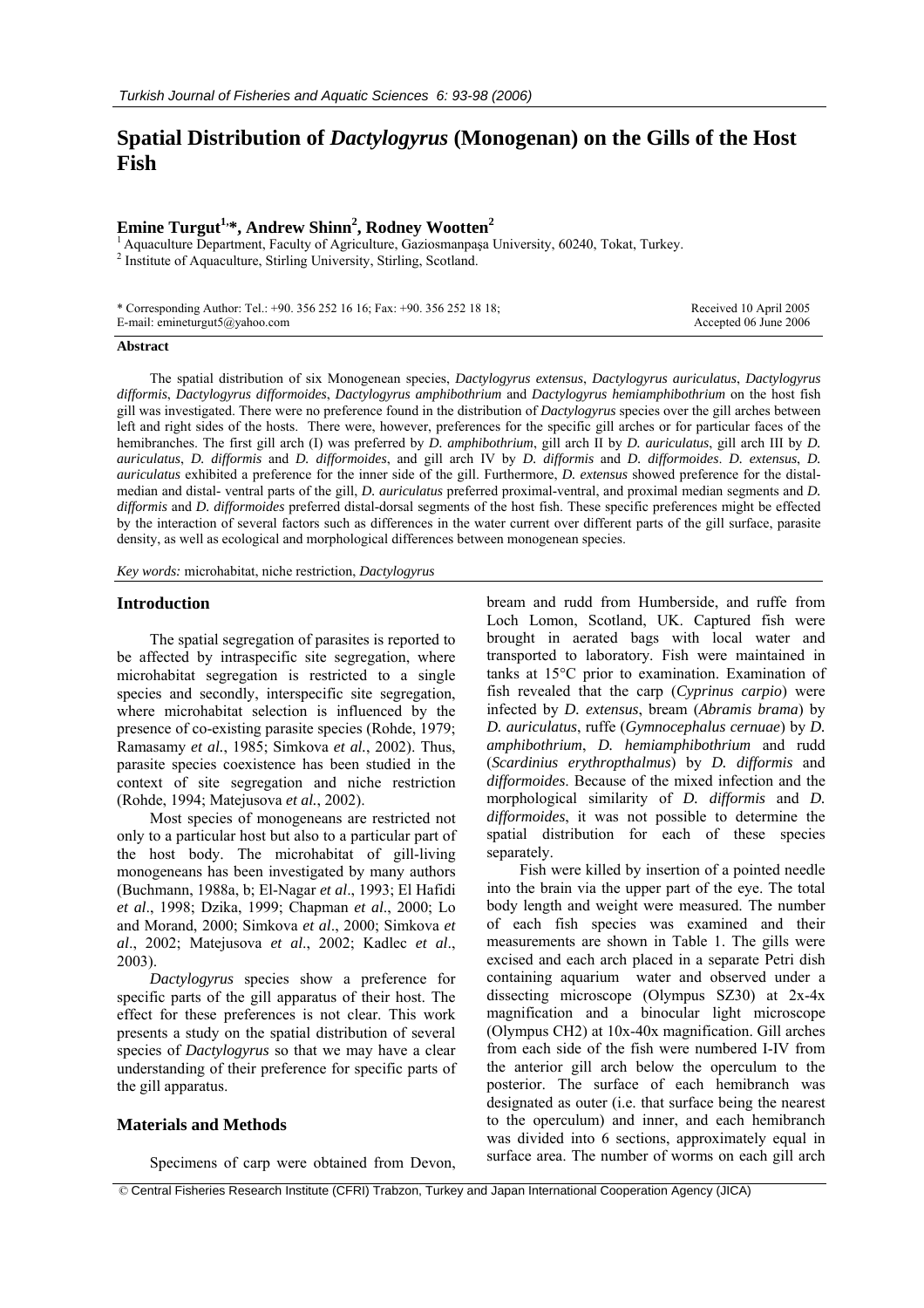was recorded and their position plotted on a gill map as shown in Figure 1.

## **Statistical Analysis**

Data from the distribution of *Dactylogyrus* species between the left and right sides of each gill arch, inner/ outer hemibranchs, and hemibranch segments were subjected to a four-way ANOVA. Percentages were transformed by arcsine transformation (Zar, 1984) prior to ANOVA and reversed afterwards. All statistics were executed using Minitab software



Figure 1. Illustration of gill arch showing its division into six arbitrary areas: 1.distal-ventral, 2. distal-median, 3.

proximal- ventral.

distal-dorsal, 4. proximal-dorsal, 5. proximal-median, 6.

#### **Results**

## **Spatial Distribution of** *Dactylogyrus* **Species**

The overall number of *D. extensus* from carp, *D. auriculatus* from bream, *D. difformis* / *difformoides* from rudd, *D. amphibothrium* and *D. hemiamphibothrium* from ruffe, on the different parts of the gill apparatus is given in Table 2, 3, 4 and 7.

#### *Dactylogyrus extensus*

The number of *D. extensus* on the different parts of the gill apparatus of carp is shown in Table 2. The data analysis did not show any statistically significant difference in the number of *D. extensus* between the right and left set of gill arches of carp (P>0.05). The mean number of *D. extensus* on the right and left gill arches are given in Table 8. Fewer *D. extensus* occurred on the first gill arch than on gill arches 2, 3 and 4, but these differences were not significant (P>0.05). The mean number of *D. extensus* on the gill arches is given in Table 9.

There were a significantly greater number of *D. extensus* on the inner hemibranch (P< 0.05). The mean number of *D. extensus* on the outer and inner hemibranch is given in Table 5. There were significant differences in the number of *D. extensus* on the different gill areas (P<0.001). Thus, a greater number of *D. extensus* occurred on the distal median and distal- ventral segments than on the proximaldorsal and distal-dorsal segments of the gill. The mean number of *D. extensus* on the gill arch areas is given in Table 6.

**Table 1.** *Dactylogyrus* species, their hosts, mean intensity, length and weight of fish host used in spatial distribution studies

| Species                   | Mean intensity (range) | Host(n)      | Length of fish (cm) | Weigth of fish $(gr)$ |
|---------------------------|------------------------|--------------|---------------------|-----------------------|
| D. extensus               | $19(5-58)$             | Carp $(34)$  | $8.8(7.2-11)$       | $9.6(7-15)$           |
| D. auriculatus            | $18.7(5-44)$           | Bream $(17)$ | $15.5(13-17.6)$     | $31(21-47)$           |
| D. difformis/difformoides | $28(11-58)$            | Rudd $(21)$  | $13(11.6-14.3)$     | $25(17-34)$           |
| D. amphibothrium          | 170 (42-239)           | Ruffe $(10)$ | $8.7(7-9.5)$        |                       |
| D. hemiamphibothrium      | $18(3-36)$             | Ruffe $(10)$ | $8.7(7-9.5)$        |                       |

**Table 2.** The spatial distribution of *D. extensus* over the gill apparatus of *Cyprinus carpio* 

| Gill set                  | Right          |    |        |     |        |          |    | ∟eft   |        |        |
|---------------------------|----------------|----|--------|-----|--------|----------|----|--------|--------|--------|
| No of $D$ , extensus      |                |    | 294    |     |        | 280      |    |        |        |        |
| Inner/outer hemibranch    | Outer<br>Inner |    |        |     | Inner  |          |    | Outer  |        |        |
| No of <i>D.</i> extensus  | 166            |    |        | 128 |        | 148      |    |        | 132    |        |
| Gill arches               |                | Н  |        | Ш   |        |          | Н  |        | Ш      |        |
| No of <i>D.</i> extensus  | 45             | 85 |        | 71  | 93     | 65       | 78 |        |        | 66     |
| Halves of primary lamella | Proximal       |    |        |     | Distal | Proximal |    |        | Distal |        |
| No of $D$ , extensus      | 118            |    |        | 176 |        | 97       |    |        | 183    |        |
| Segments of hemibranch    | Ventral        |    | Median |     | Dorsal | Ventral  |    | Median |        | Dorsal |
| No of <i>D. extensus</i>  | 128            |    | 124    |     | 42     | 108      |    | 125    |        | 47     |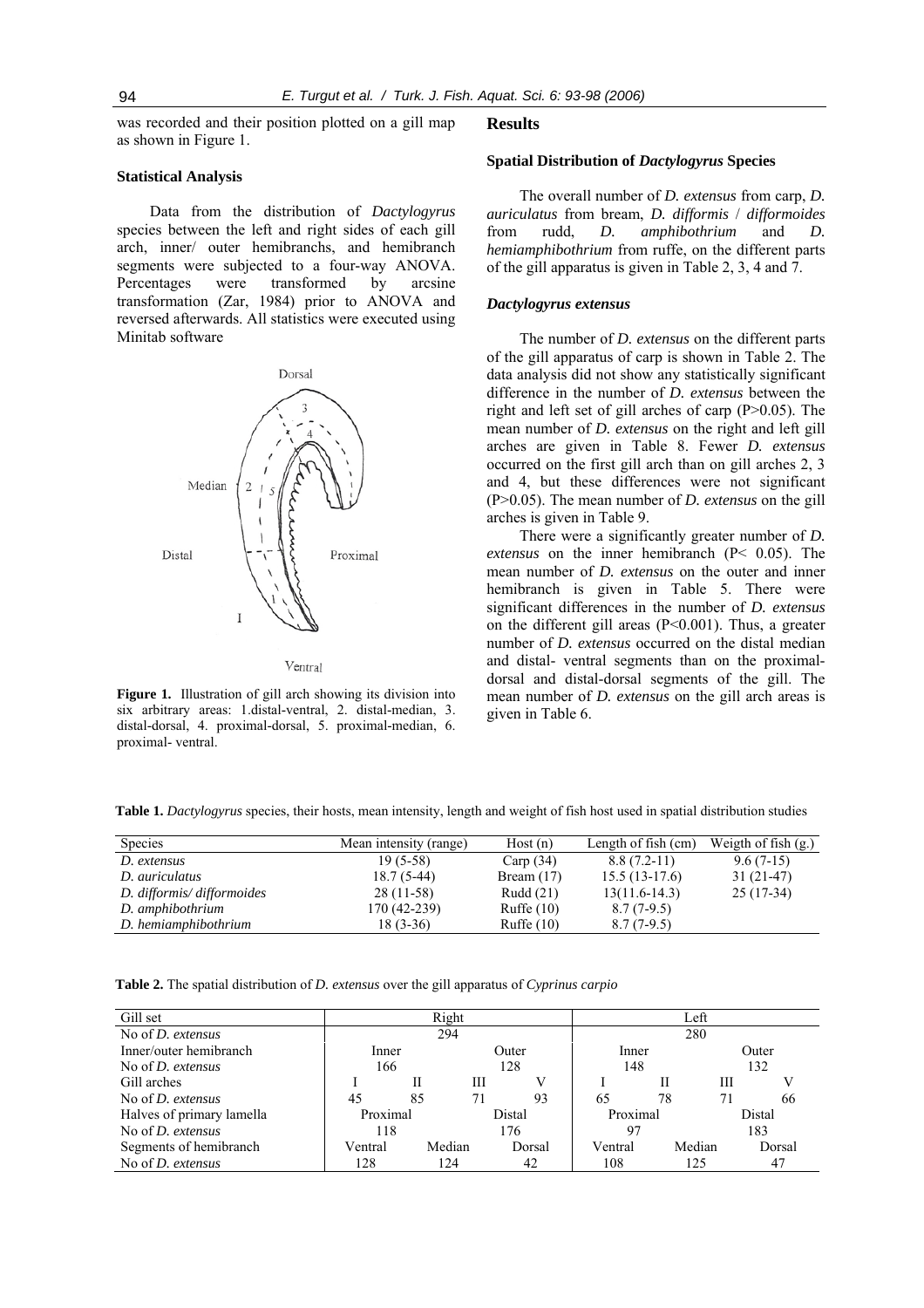| Gill set                    | Right    |    |        |        |        | Left     |    |        |        |        |
|-----------------------------|----------|----|--------|--------|--------|----------|----|--------|--------|--------|
| No of <i>D. auriculatus</i> |          |    | 138    |        |        | 142      |    |        |        |        |
| Inner/outer hemibranch      | Inner    |    |        |        | Outer  | Inner    |    |        |        | Outer  |
| No of <i>D. auriculatus</i> | 75       |    |        | 63     |        | 81       |    |        | 61     |        |
| Gill arches                 |          |    | Ш      |        |        |          | Н  |        | Ш      |        |
| No of <i>D. auriculatus</i> | 30       | 49 | 43     |        | 16     | 33       | 50 |        | 33     | 24     |
| Halves of primary lamella   | Proximal |    |        | Distal |        | Proximal |    |        | Distal |        |
| No of <i>D. auriculatus</i> | 90       |    |        | 48     |        | 76       |    |        | 66     |        |
| Segments of hemibranch      | Ventral  |    | Median |        | Dorsal | Ventral  |    | Median |        | Dorsal |
| No of <i>D. auriculatus</i> | 61       |    | 54     |        | 23     | 51       |    | 55     |        | 36     |

**Table 3.** The spatial distribution of *D. auriculatus* over the gill apparatus of *Abramis brama* 

**Table 4.** The spatial distribution of *D. difformis* / *difformoides* over the gill apparatus of *Scardinius erythropthalmus*

| Gill set                               | Right    |    |        |        | Left   |          |    |        |        |        |
|----------------------------------------|----------|----|--------|--------|--------|----------|----|--------|--------|--------|
| No of <i>D. difformis/difformoides</i> |          |    | 285    |        |        | 317      |    |        |        |        |
| Inner/outer hemibranch                 | Inner    |    |        |        | Outer  | Inner    |    |        | Outer  |        |
| No of <i>D. difformis/difformoides</i> | 159      |    |        | 126    |        | 166      |    |        | 151    |        |
| Gill arches                            |          |    | Ш      |        |        |          | Н  |        | Ш      |        |
| No of D. difformis/difformoides        | 44       | 67 | 82     |        | 92     | 51       | 67 |        | 96     | 103    |
| Halves of primary lamella              | Proximal |    |        | Distal |        | Proximal |    |        | Distal |        |
| No of <i>D. difformis/difformoides</i> | 138      |    |        |        | 147    | 138      |    |        |        | 179    |
| Segments of hemibranch                 | Ventral  |    | Median |        | Dorsal | Ventral  |    | Median |        | Dorsal |
| No of D. difformis/difformoides        | 63       |    | 100    |        | 122    | 91       |    | 104    |        | 122    |

**Table 5.** Comparison of the mean number of Dactylogyrus species distributed on the inner and outer hemibranchs of the gills of the host fish

| Species    | D. extensus     | D. auriculatus  | D. difformis / difformoides |
|------------|-----------------|-----------------|-----------------------------|
| Hemibranch | Mean $\pm$ SD   | Mean $\pm SD$   | Mean $\pm$ SD               |
| Inner      | $4.0 \pm 1.9 a$ | $3.7 \pm 2.6a$  | $3.8 \pm 1.9a$              |
| Outer      | $3.3 \pm 2.2b$  | $2.9 \pm 2.6$ b | $3.5 \pm 1.8$ a             |

\*Values with the same superscript letter are not significantly different (P<0.05)

**Table 6**. Distribution of *Dactylogyrus* species on the segments of the gill arch areas of the host fish

| <b>Species</b>     | D. extensus            | D. auriculatus     | D. difformis/difformoides |
|--------------------|------------------------|--------------------|---------------------------|
| Hemibranch         | Mean $\pm SD$          | Mean $\pm SD$      | Mean $\pm SD$             |
| 1. distal-ventral  | $4.6 \pm 2.0^{\circ}$  | $2.9 \pm 2.3^{ab}$ | $2.7 \pm 1.8^a$           |
| 2. distal-median   | $5.3 \pm 1.7^{\circ}$  | $3.4 \pm 2.7^{ab}$ | $3.8 \pm 1.8^{ab}$        |
| 3. distal-dorsal   | $2.8 \pm 1.5^{ab}$     | $2.4 \pm 2.2^a$    | $4.9 \pm 1.8^{b}$         |
| 4. proximal-dorsal | $1.8 \pm 1.7^a$        | $2.7 \pm 2.5^{ab}$ | $3.3 \pm 1.8^{ab}$        |
| 5. proximal-dorsal | $3.5 \pm 1.8^b$        | $3.9 \pm 2.7^{ab}$ | $3.7 \pm 1.8^{ab}$        |
| 6.proximal-ventral | $3.8 \pm 1.6^{\rm bc}$ | $4.4 \pm 2.8^{b}$  | $3.6 \pm 1.6^{ab}$        |

\*Values with the same superscript letter are not significantly different (P<0.05)

**Table 7.** The spatial distribution of *D. amphibothrium* and *D. hemiamphibothrium* over the gill apparatus of *Gymnocephalus cernuae* 

| Gill set                          |            | Left |     |     |     |     |     |     |  |
|-----------------------------------|------------|------|-----|-----|-----|-----|-----|-----|--|
| No of <i>D. amphibothrium</i>     | 818<br>887 |      |     |     |     |     |     |     |  |
| No of <i>D. hemiamphibothrium</i> |            | 86   |     |     |     | 93  |     |     |  |
| Gill arches                       |            |      |     |     |     | Н   | Ш   | IV  |  |
| No of $D$ . amphibothrium         | 144        | 221  | 234 | 219 | 197 | 229 | 250 | 211 |  |
| No of <i>D. hemiamphibothrium</i> |            | 22   |     |     | 48  | 27  | 18  |     |  |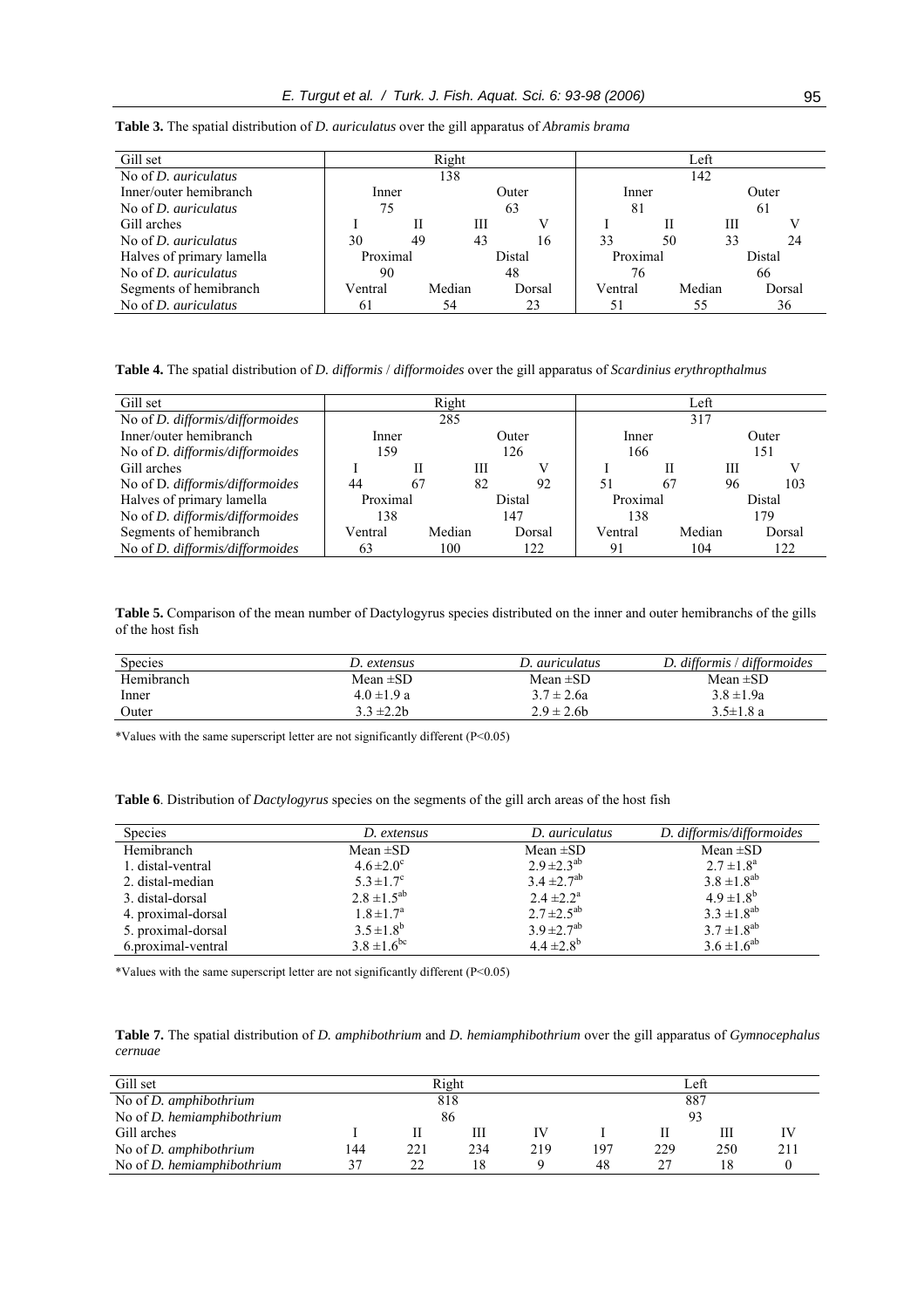**Table 8**. Comparison of the mean number of *Dactylogyrus* species distributed on the right and left sets of the gills of the host fish

| Species | D. extensus     |                 | D. auriculatus D. difformis/difformoides D. amphibothrium |                        | D. hemiamphibothrium   |
|---------|-----------------|-----------------|-----------------------------------------------------------|------------------------|------------------------|
| Side    | Mean $\pm$ SD   | Mean $\pm$ SD   | Mean $\pm$ SD                                             | Mean $\pm$ SD          | Mean $\pm$ SD          |
| Right   | $3.6 \pm 2.3^a$ | $3.1 \pm 2.6^a$ | $3.6 \pm 1.8^a$                                           | $14.4 \pm 1.4^{\circ}$ | $13.8 \pm 3.7^{\circ}$ |
| Left    | $3.7 \pm 1.8^a$ | $3.4 \pm 2.6^a$ | $3.8 \pm 1.9^a$                                           | $15.2 \pm 1.7^{\circ}$ | $12.5 \pm 8.7^{\circ}$ |

\*Values with the same superscript letter are not significantly different (P<0.05)

**Table 9**. Comparison of the mean number of *Dactylogyrus* species on the gill arches I, II, III, IV of the host fish

| Species     | D. extensus              | D. auriculatus     | D. difformis/difformoides | D. amphibothrium          | D. hemiamphibothrium |
|-------------|--------------------------|--------------------|---------------------------|---------------------------|----------------------|
| Gill arches | Mean $\pm$ SD            | Mean $\pm SD$      | Mean $\pm SD$             | Mean $\pm SD$             | Mean $\pm SD$        |
|             | $3.0 \pm 2.0^{\text{a}}$ | $3.2 \pm 2.4^a$    | $2.8 \pm 1.7^a$           | $13.2 \pm 2.4^{\circ}$    | $19.9 \pm 3.8^a$     |
| П           | $4.0 \pm 1.9^a$          | $4.2 \pm 2.9^{b}$  | $3.5 \pm 1.7^{ab}$        | $15.4 \pm 0.4^{\circ}$    | $15.1 \pm 1.3^{ab}$  |
| Ш           | $3.7 \pm 2.1^{\circ}$    | $3.5 \pm 2.6^{ab}$ | $4.1 \pm 1.9^{b}$         | $15.6 \pm 0.9^a$          | $12.9 \pm 1.3^{b}$   |
| IV          | $3.8 \pm 2.1^a$          | $2.3 \pm 2.1^a$    | $4.3 \pm 1.8^{b}$         | $15.0 \pm 0.3^{\text{a}}$ | $4.5 \pm 5.3$ °      |

\*Values with the same superscript letter are not significantly different (P<0.05).

### *Dactylogyrus auriculatus*

The number of *D. auriculatus* on the different parts of gill apparatus of bream is shown in Table 3. The data analysis did not show any statistically significant differences in the number of *D. auriculatus* between the right and left set of gill arches of bream (P> 0.05). The mean number of *D. auriculatus* on the right and gill arches is given in Table 8. The data analysis showed statistically significant differences in the number of *D. auriculatus* between the gill arches. A significantly greater number of *D. auriculatus* occurred on the second and third gill arches. The mean number of *D. auriculatus* on the gill arches is given in Table 9. There were a significantly greater number of *D. auriculatus* on the inner hemibranch (P<0.05). The mean number of *D. auriculatus* on the outer and inner hemibranch is given in Table 5. There were significant differences in the number of *D. auriculatus* on the different gill arch areas (P<0.01). A greater number of *D. auriculatus* occurred on the proximal-ventral and proximal-median segments than on the proximal-dorsal, distal dorsal segments of the gill. The mean number of *D. auriculatus* on the gill arch areas is given in Table 6.

## *Dactylogyrus difformis/ difformoides*

There was a mixed infection of *D. difformis* and *D. difformoides* on rudd. Due to these mixed infections and difficulty on identification of these two species, spatial distribution for these two species could not be done individually. The spatial distribution of these species was mentioned in this work together as *D. difformis*/ *difformoides*. The number of *D. difformis/ difformoides* on the different parts of the gill apparatus of rudd is shown in Table 4. The data analysis did not show any statistically significant difference in the number of *D. difformis/*  *difformoides* on the right and left gill arches are given in Table 8. A significantly greater number of *D. difformis/ difformoides* occurred on the third and fourth gill arches than on the first and second gill arches (P<0.001). The mean number of *D. difformis/ difformoides* on the gill arches is given in Table 9. The data analysis did not show statistically significant differences in the number of *D. difformis/ difformoides* between the inner and outer hemibranch (P>0.05). The mean number of *D. difformis/ difformoides* on the outer and inner hemibranch is given in Table 5. There were significant differences in the number of *D. difformis/ difformoides* on the different gill areas (P<0.001). A greater number of *D. difformis/ difformoides* occurred on the distal-dorsal than on the proximal ventral, proximal dorsal and distal ventral segments of the gill. The mean number of *D. difformis/ difformoides* on the gill arch areas is given in Table 6.

## *Dactylogyrus amphibothrium*

The number of *D. amphibothrium* on the different parts of the gill apparatus of ruffe is shown in Table 7. The data analysis did not shown any statistically significant differences in the number of *D. amphibothrium* between the right and left set of gill arches of ruffe (P>0.05). The mean number of *D. amphibothrium* on the right and left gill arches is given in Table 8. The data analysis did not show any statistically significant differences in the number of *D. amphibothrium* between the gill arches of ruffe (P>0.05). The mean number of *D. amphibothrium* on the gill arches is given in Table 9.

## *Dactylogyrus hemiamphibothrium*

The number of *D. hemiamphibothrium* on the different parts of gill apparatus of ruffe is shown in Table 7. The data analysis did not show any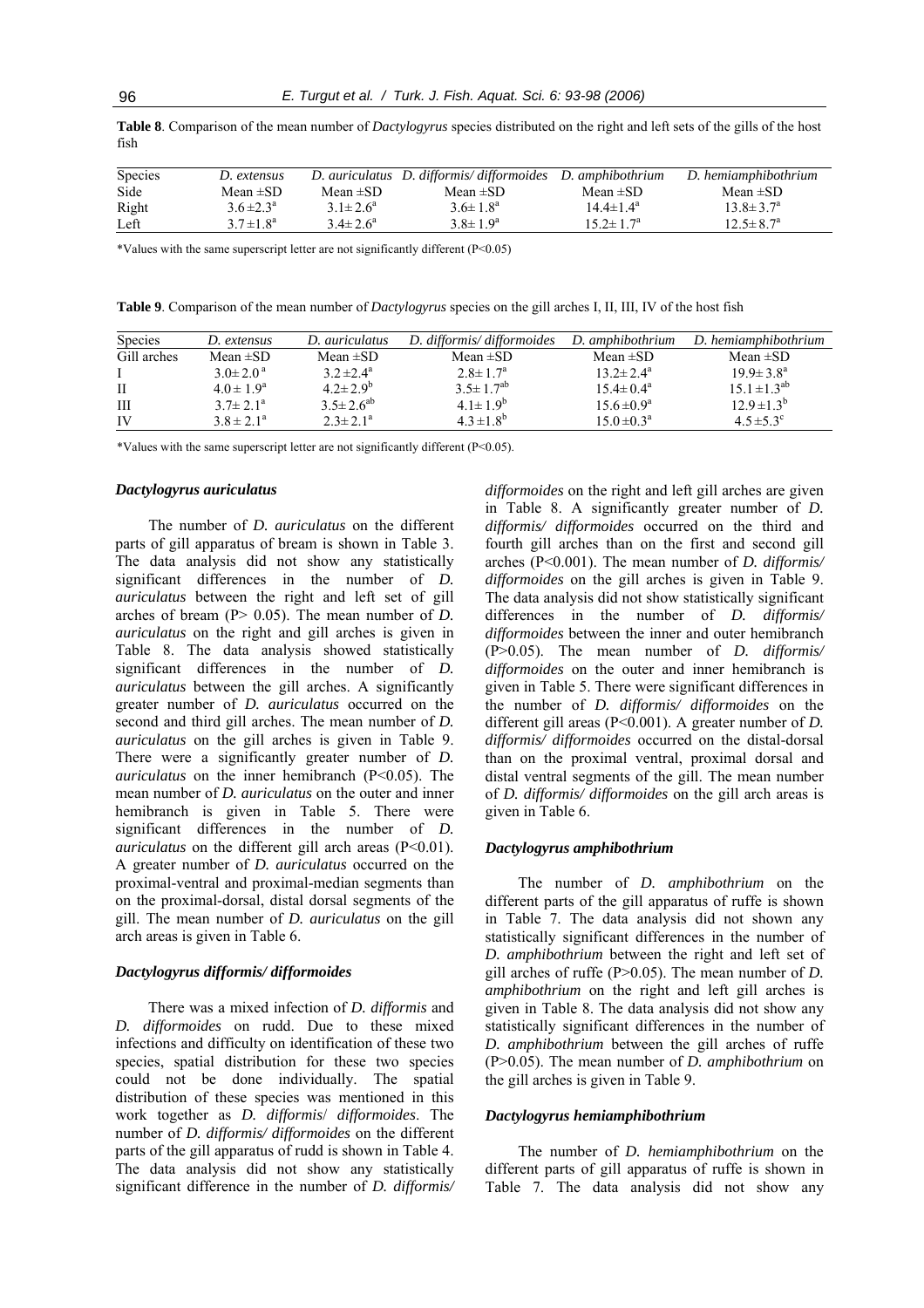statistically significant difference in the number of *D. hemiamphibothrium* between the right and left set of gill arches of ruffe (P>0.05). The mean number of *D*. *hemiamphibothrium* on the right and left gill arches is given in Table 8. There were a significantly greater number of *D. hemiamphibothrium* on the first gill arches than on the gill arch 2, 3 and 4 ( $P < 0.001$ ). The mean number of *D. hemiamphibothrium* on the gill arches is given in Table 9.

## **Discussion**

There are many studies on the microhabitat distribution of monogeneans on the gills of their host (Dzika and Szymanski, 1989; El Hafidi *et al.*, 1998; Simkova *et al.*, 2000; Chapman *et al.*, 2000; Lo and Morand, 2000; Simkova *et al.*, 2000, 2002; Matejusova *et al.*, 2002; Kadlec *et al.*, 2003). In the present study, the *Dactylogyrus* species examined showed preferences for particular branchial arches or certain parts of the gill arches. None of the species studied showed any significant differences in distribution between the right and left sets of gills. However, preference for the right side was recorded by *D. amphibothrium* (Wootten, 1974) and *Microcotyle mugilis* and also preference for the left side was reported by *Metamicrocotyle cephalus* (El Hafidi *et al*., 1998).

Although slightly more *D. extensus* occurred on the second gill arch in carp, this was not found to be statistically significant. However, significantly, more *D. auriculatus* located on the second and third gill arches of bream and *D. difformis/ difformoides* was located on the third and fourth gill arches. The results coincide with the findings of some workers who found the highest number of *Dactylogyrus* occurred on the third gill arch and the lowest number of worms attached to the first gill arch (Wootten, 1974; Koskivaara *et al.*, 1992) and the highest number of *Neodiplozoon polycotyleus* was located on the second gill arch (Chapman *et al.*, 2000). However, Dzika & Szymanski (1989) reported that *D. auriculatus* mostly preferred the first gill arch with the lowest number of worms on the third gill arch; this coincides with our results as significantly more *D. hemiamphibothrium* was located on the first gill arches.

Monogenans also showed a preference for the different part of the gill (El Hafidi *et al.*, 1998; Chapman *et al.*, 2000; Kadlec *et al.*, 2003). Greater number of *D. extensus* attached to the distal-median and distal-ventral halves of the gill filament, with fewer worms attached to the dorsal segment of the hemibranch and a greater number of *D. difformis/ difformoides* occurred on the distal dorsal part of the gill. Schaperclaus (1991) also found that *D. extensus* was mostly located on the distal part of the gill filaments. *D. vastator* prefers to attach to the terminal edge of the gill filaments. Similarly, *D. hemiamphibothrium* was found to prefer to the terminal edge of the filament. *D. auriculatus* occurred

in the proximal-ventral and proximal-median halves of the hemibranch. This finding was not consistent with the results of Dzika & Szymanski (1989), who recorded that *D. auriculatus* seemed to prefer to locate on the distal and median segment of the gill. *D. zandti, D*. *falcatus, D. wunderi* prefer to attach to the proximal section of the hemibranch (Dzika & Szymansky, 1989). Furthermore, some monogenean species tend to attach to the inner hemibranch of the gill (El Hafidi *et al.*, 1998). In the present study, a greater number of *D. extensus* and *D. auriculatus* were found on the inner rather than the outer face of the hemibranch.

Differences in the water current over the different parts of gill surface have been considered important in determining the distribution of parasites on the gills (Wootten, 1974; Kadlec *et al.*, 2003). The strongest water current passes trough the middle part of the gill arches, thus creating convenient conditions for parasite settlements. The volume of the passing water may influence the aerobic conditions in certain gill parts, thus facilitating parasite settlement but also reflected the greater surface area available for parasite attachment on these gills (Wootten, 1974). This result might explain the present findings that the greatest number of *D. extensus, D. auriculatus* and *D. amphibothrium* occurred on the second and third gill arches.

Many monogenean species show a preference for specific parts of the gill apparatus of their host. In this study, no significant preferences were found in the distribution of *Dactylogyrus* species on the gill arches between the left and right sides of its host. There was however, a significant preference for specific gill arches or for particular faces of the hemibranchs. A preference for specific regions of the gill arches was also found in this work. These specific preferences might be effected by the interaction of several factors such as differences in the hydrostatic pressure of the branchial pump (Hughes & Shelton, 1958), coughing action (Bijtel, 1949), water current over the gill surface (Paling, 1968; Wooten, 1974) during the respiratory cycle (Hanek and Fernando, 1978; Ramasamy *et al*., 1985). Furthermore, microhabitat distribution and niche restriction in some species seem to be affected by seasonal variation, probably reflecting changes in parasite population (Rohde, 1991), the size and development of the host and ecological and morphological differences between monogenean species (Dzika, 1999; Chapman *et al.*, 2000; Simkova *et al.*, 2002). Some authors have also suggested that parasite mating has strong influence on the restriction of microhabitat. Crowding effects and narrow microhabitats increase the chance of mating opportunities. On the other hand, microhabitat segregation among closely related species causes reproductive barriers against hybridization (Holmes, 1990; Rohde, 1994; Simkova *et al.*, 2002).